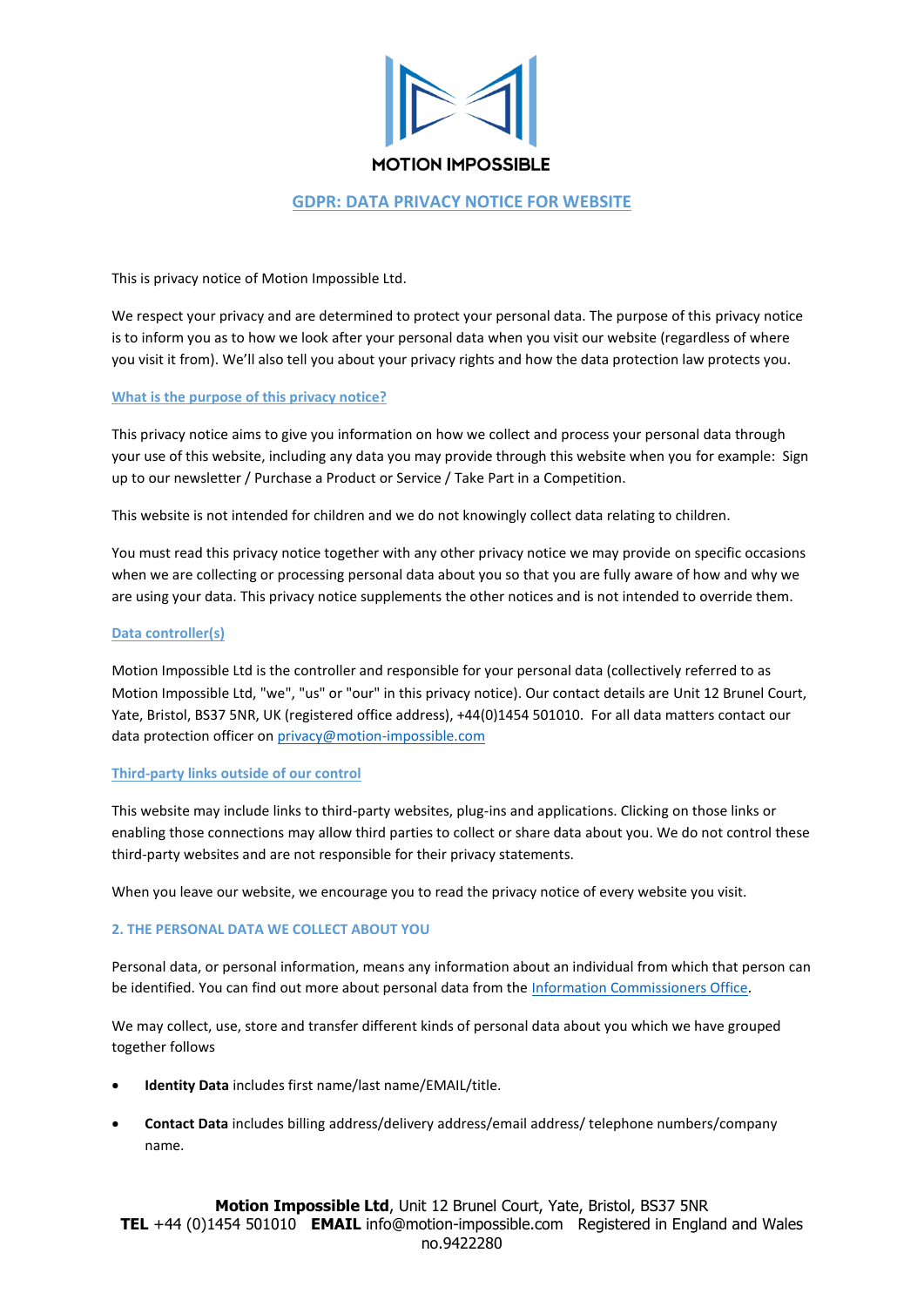

- **Technical Data:** includes Internet Protocol (IP) address, Login Information, Browser Type & Version, Time Zone Setting, Browser Plug-In types and versions, Operating System and Platform
- **Usage Data:** includes information about your visit; including the full Uniform Resource Locators (URL) clickstream to, through and from our site (including date and time); products you viewed or searched for; page response times, download errors, length of visits to certain pages, page interaction information (such as scrolling, clicks and mouse-overs), and methods used to browse away from the page and any phone number used to call our customer service umber.

We also collect, use and share **Aggregated Data** such as statistical or demographic data for any purpose. Aggregated Data may be derived from your personal data but is not considered personal data in law as this data does **not** directly or indirectly reveal your identity. For example, we may aggregate your Usage Data to calculate the percentage of users accessing a specific website feature. However, if we combine or connect Aggregated Data with your personal data so that it can directly or indirectly identify you, we treat the combined data as personal data which will be used in accordance with this privacy notice.

We do not collect any **Special Categories of Personal Data** about you (this includes details about your race or ethnicity, religious or philosophical beliefs, sex life, sexual orientation, political opinions, trade union membership, information about your health and genetic and biometric data). Nor do we collect any information about criminal convictions and offences.

## **If you fail to provide personal data**

Where we need to collect your personal data by law, or under the terms of a contract we have with you and you fail to provide that data when requested, we may not be able to perform the contract we have or are trying to enter with you (for example, to provide you with goods or services). In this case, we may have to cancel a product or service you have with us, but we will notify you if this is the case at the time.

## **3. HOW WE COLLECT YOUR PERSONAL DATA**

We use different methods to collect data from and about you including through:

- **Directly.** You may give us your identity, contact and financial by filling in forms or by corresponding with us by post, phone, email or otherwise. This includes personal data you provide when you
	- Apply for our products or services
	- Create an account on our website
	- Subscribe to our service or publications
	- Request marketing to be sent to you
- **Automated technologies or interactions.** As you interact with our website, we may automatically collect Technical Data about your equipment, browsing actions and patterns. We collect this personal data by using cookies and other similar technologies. Please see our cookie policy [http://motion](http://motion-impossible.com/cookie-policy/)[impossible.com/cookie-policy/](http://motion-impossible.com/cookie-policy/) for further details.
- **Third parties or publicly available sources.** We may receive personal data about you from various third parties and public sources as set out below:

**Motion Impossible Ltd**, Unit 12 Brunel Court, Yate, Bristol, BS37 5NR **TEL** +44 (0)1454 501010 **EMAIL** info@motion-impossible.com Registered in England and Wales no.9422280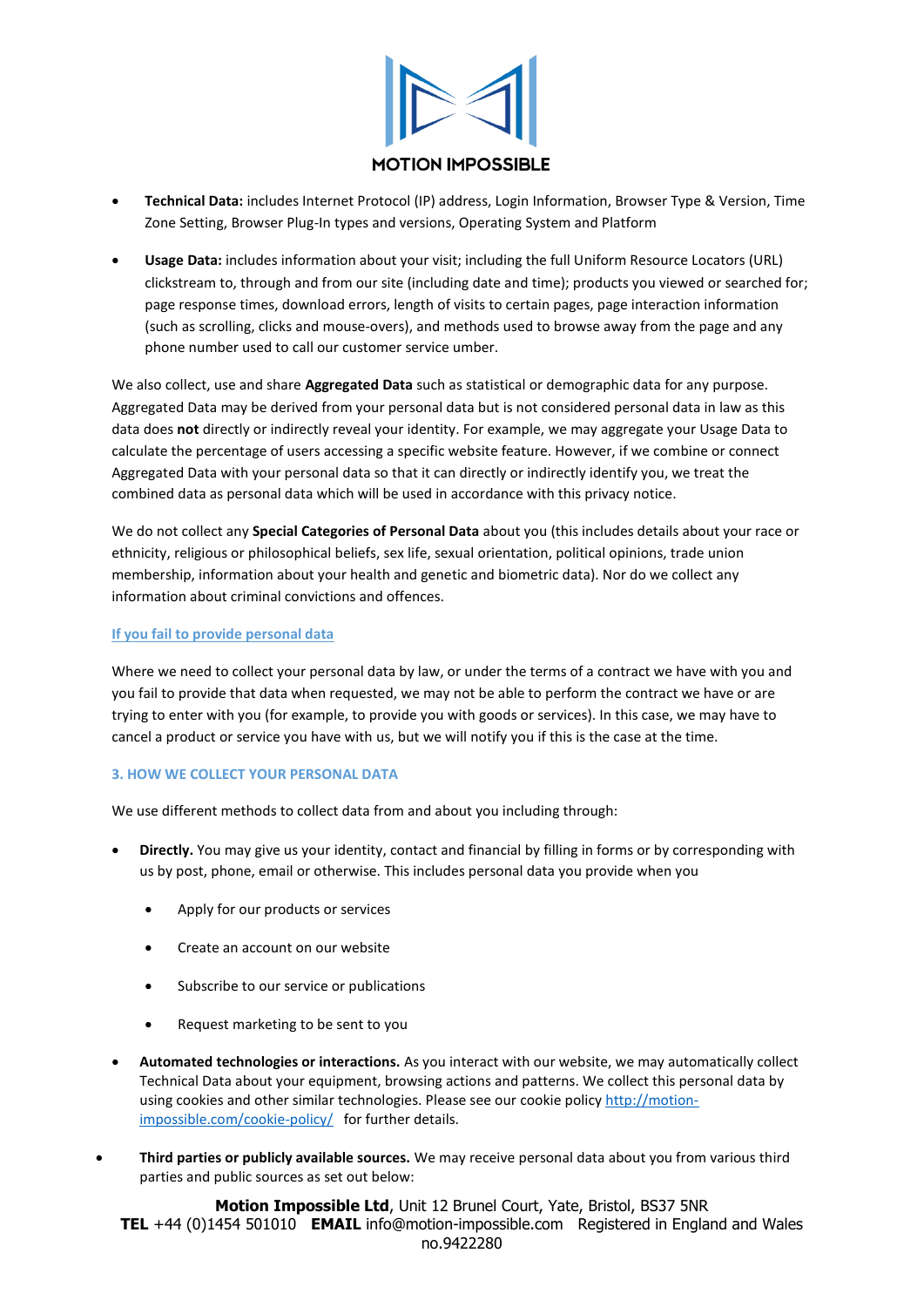

• Technical Data from the following parties:

**(a)** Analytics providers such as Google based outside the EU;

- **(b)** Search information providers based inside **OR** outside the EU.
- Contact, Financial and Transaction Data from providers of technical, payment and delivery services based inside **OR** outside the EU.
- Identity and Contact Data from publicly availably sources such as Companies House and the Electoral Register based inside the EU.

## **4. HOW WE USE YOUR PERSONAL DATA**

We will only use your personal data when the law allows us to. Most commonly, we will use your personal data in the following circumstances:

- **Performance of Contract** this means processing your data where it is necessary for the performance of a contract to which you are a party or to take steps at your request before entering into such a contract.
- **Legitimate Interest** this means the interest of our business in conducting and managing our business to enable us to give you the best service/product and the most secure experience. We make sure we consider and balance any potential impact on you (both positive and negative) and your rights before we process your personal data for our legitimate interests. We do not use your personal data for activities where our interests are overridden by the impact on you (unless we have your consent or are otherwise required or permitted to by law). You can obtain further information about how we assess our legitimate interests against any potential impact on you in respect of specific activities by emailing [privacy@motion](mailto:privacy@motion-impossible.com)[impossible.com](mailto:privacy@motion-impossible.com)
- **Comply with a legal or regulatory obligation** this means processing your personal data where it is necessary for compliance with a legal or regulatory obligation that we are subject to.

Generally we do not rely on consent as a legal basis for processing your personal data other than in relation to sending third party direct marketing communications to you via email or text message. You have the right to withdraw consent to marketing at any time by contacting us at [privacy@motion-impossible.com](mailto:privacy@motion-impossible.com)

## **PURPOSES FOR WHICH WE WILL USE YOUR PERSONAL DATA**

We have set out below, in a table format, a description of all the ways we plan to use your personal data, with the legal bases we rely on to do so.

Note that we may process your personal data for more than one lawful ground depending on the specific purpose for which we are using your data. Please contact us a[t privacy@motion-impossible.com](mailto:privacy@motion-impossible.com) if you need details about the specific legal ground we are relying on to process your personal data where more than one ground has been set out in the table below.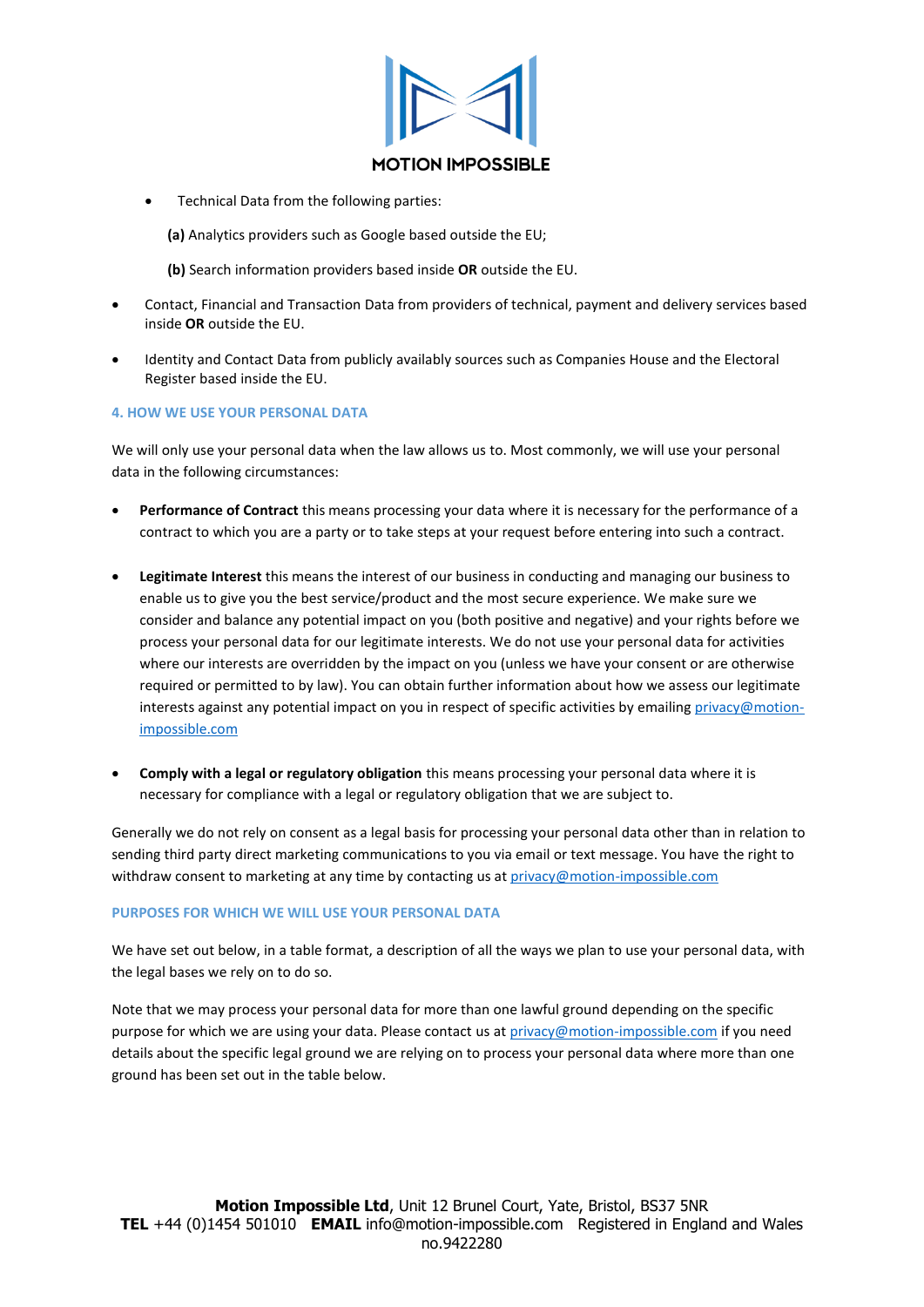

# **MOTION IMPOSSIBLE**

| <b>Purpose/Activity</b>                                                                                                                                                                                                                                                                                                                                                           | <b>Type of data</b>                                                                                                               | Lawful basis for processing including basis<br>of legitimate interest                                                                                                                                                                                                                                                                                                                                                                                                                                                                              |
|-----------------------------------------------------------------------------------------------------------------------------------------------------------------------------------------------------------------------------------------------------------------------------------------------------------------------------------------------------------------------------------|-----------------------------------------------------------------------------------------------------------------------------------|----------------------------------------------------------------------------------------------------------------------------------------------------------------------------------------------------------------------------------------------------------------------------------------------------------------------------------------------------------------------------------------------------------------------------------------------------------------------------------------------------------------------------------------------------|
| To register you as a new customer                                                                                                                                                                                                                                                                                                                                                 | (a) Identity<br>(b) Contact                                                                                                       | Performance of a contract with you                                                                                                                                                                                                                                                                                                                                                                                                                                                                                                                 |
| To process and deliver your order<br>including:<br>(a) Manage payments, fees and<br>charges<br>(b) Collect and recover money owed<br>to us                                                                                                                                                                                                                                        | (a) Identity<br>(b) Contact<br>(c) Financial<br>(d) Transaction                                                                   | (a) Performance of a contract with you<br>(b) Necessary for our legitimate interests (to<br>recover debts due to us)                                                                                                                                                                                                                                                                                                                                                                                                                               |
| To manage our relationship with<br>you which will include:<br>(a) Notifying you about changes to<br>our terms or privacy policy<br>(b) Asking you to leave a review or<br>take a survey<br>To administer and protect our<br>business and this website (including<br>troubleshooting, data analysis,<br>testing, system maintenance,<br>support, reporting and hosting of<br>data) | (a) Identity<br>(b) Contact<br>(c) Profile<br>(d) Marketing and<br>Communications<br>(a) Identity<br>(b) Contact<br>(c) Technical | (a) Performance of a contract with you<br>(b) Necessary to comply with a legal<br>obligation<br>(c) Necessary for our legitimate interests (to<br>keep our records updated and to study how<br>customers use our products/services)<br>(a) Necessary for our legitimate interests<br>(for running our business, provision of<br>administration and IT services, network<br>security, to prevent fraud and in the context<br>of a business reorganisation or group<br>restructuring exercise)<br>(b) Necessary to comply with a legal<br>obligation |
| To deliver relevant website content<br>and advertisements to you and<br>measure or understand the<br>effectiveness of the advertising we<br>serve to you<br>To use data analytics to improve our                                                                                                                                                                                  | (a) Identity<br>(b) Contact<br>(c) Profile<br>(d) Usage<br>(e) Marketing and<br>Communications<br>(f) Technical<br>(a) Technical  | Necessary for our legitimate interests (to<br>study how customers use our<br>products/services, to develop them, to grow<br>our business and to inform our marketing<br>strategy)<br>Necessary for our legitimate interests (to                                                                                                                                                                                                                                                                                                                    |
| website, products/services,<br>marketing, customer relationships<br>and experiences                                                                                                                                                                                                                                                                                               | (b) Usage                                                                                                                         | define types of customers for our products<br>and services, to keep our website updated<br>and relevant, to develop our business and<br>to inform our marketing strategy)                                                                                                                                                                                                                                                                                                                                                                          |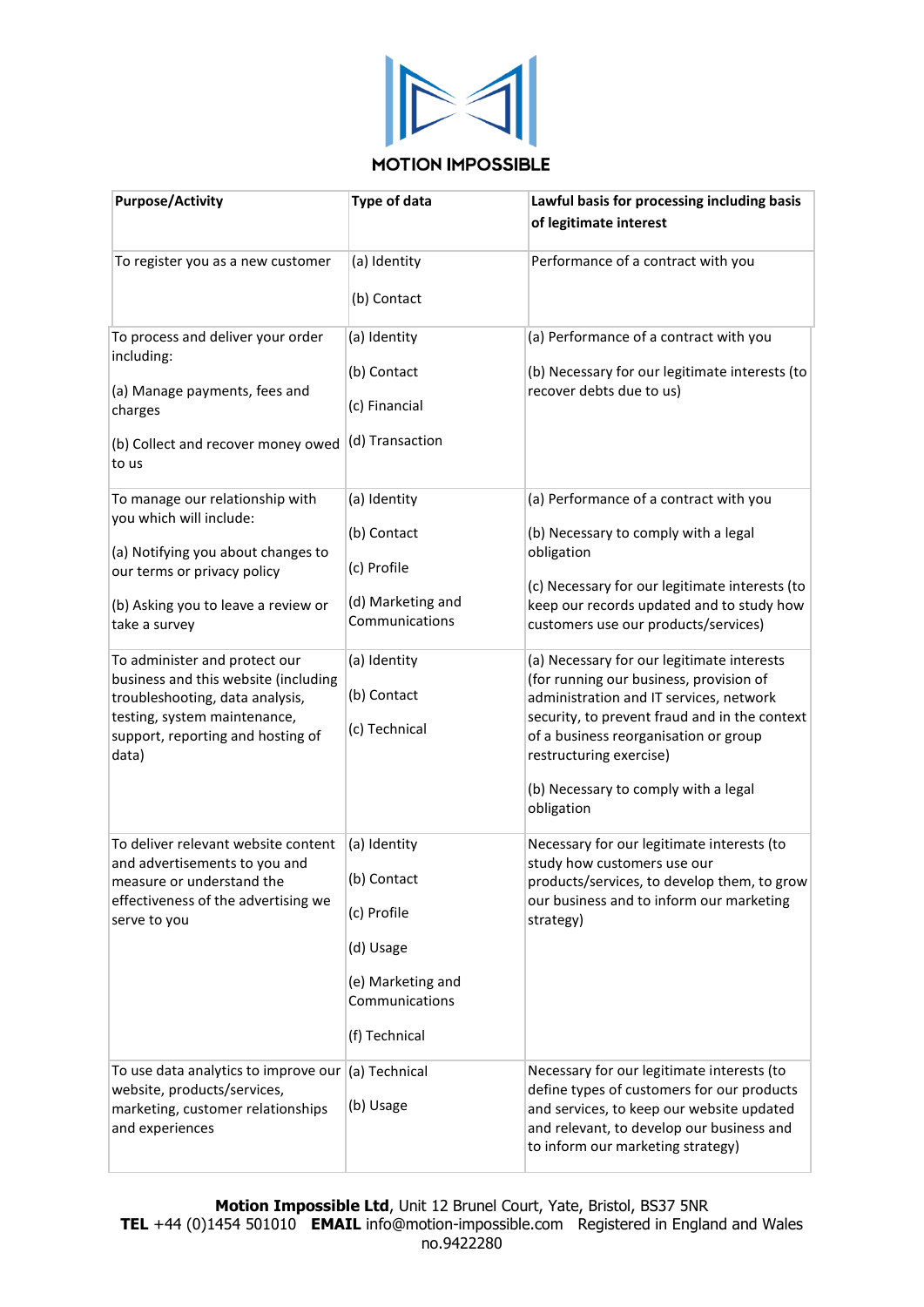

# **MOTION IMPOSSIBLE**

| To make suggestions and<br>recommendations to you about<br>goods or services that may be of<br>interest to you | (a) Identity<br>(b) Contact<br>(c) Technical<br>(d) Usage<br>(e) Profile | Necessary for our legitimate interests (to<br>develop our products/services and grow our<br>business) |
|----------------------------------------------------------------------------------------------------------------|--------------------------------------------------------------------------|-------------------------------------------------------------------------------------------------------|
|----------------------------------------------------------------------------------------------------------------|--------------------------------------------------------------------------|-------------------------------------------------------------------------------------------------------|

## **Marketing**

We strive to provide you with choices regarding certain personal data uses, particularly around marketing and advertising.

We may use your Identity, Contact, Technical, Usage and Profile Data to form a view on what we think you may want or need, or what may be of interest to you. This is how we decide which products, services and offers may be relevant for you.

You will receive marketing communications from us if you have requested information from us or purchased goods or services from us or if you provided us with your details when you entered a competition or registered for a promotion and, in each case, you have not opted out of receiving that marketing.

You can ask us or third parties to stop sending you marketing messages at any time by following the opt-out links on any marketing message sent to you **or** by emailing info@motion-impossible.com at any time.

Where you opt out of receiving these marketing messages, this will not apply to personal data provided to us as a result of a product/service purchase, warranty registration, product OR service experience or other transactions.

## **Cookies**

You can set your browser to refuse all or some browser cookies, or to alert you when websites set or access cookies. If you disable or refuse cookies, please note that some parts of this website may become inaccessible or not function properly. For more information about the cookies we use, please see [http://motion](http://motion-impossible.com/cookie-policy/)[impossible.com/cookie-policy/](http://motion-impossible.com/cookie-policy/)

## **Change of purpose**

We will only use your personal data for the purposes for which we collected it, unless we reasonably consider that we need to use it for another reason and that reason is compatible with the original purpose. If you wish to get an explanation as to how the processing for the new purpose is compatible with the original purpose, please email [privacy@motion-impossible.com](mailto:privacy@motion-impossible.com)

If we need to use your personal data for an unrelated purpose, we will notify you and we will explain the legal basis which allows us to do so.

Please note that we may process your personal data without your knowledge or consent, in compliance with the above rules, where this is required or permitted by law.

**Motion Impossible Ltd**, Unit 12 Brunel Court, Yate, Bristol, BS37 5NR **TEL** +44 (0)1454 501010 **EMAIL** info@motion-impossible.com Registered in England and Wales no.9422280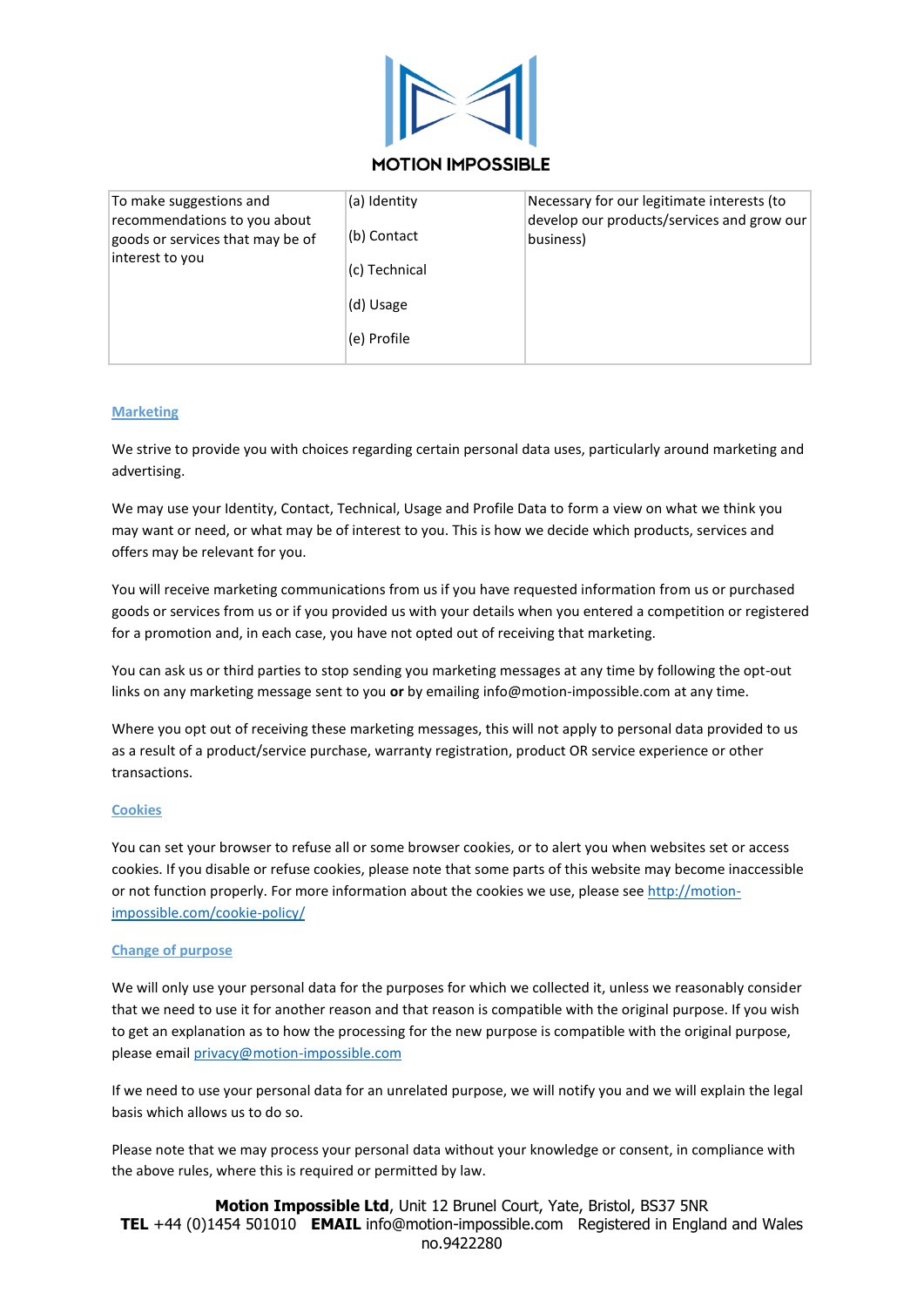

#### **5. WHO WE SHARE YOUR PERSONAL DATA WITH**

We may have to share your personal data with the parties set out below for the purposes set out in the table in paragraph 4 above.

- **External Third Parties Service** 
	- Providers based in the UK acting as processors who provide IT and system administration services.
	- Professional advisers acting as processors including lawyers, bankers, auditors and insurers based in the UK who provide consultancy, banking, legal, insurance and accounting services.
	- HM Revenue & Customs, regulators and other authorities acting as processors based [in the United Kingdom who require reporting of processing activities in certain circumstances.
	- Delivery Partners, acting as processors, who provide delivery services for goods.
- Third parties to whom we may choose to sell, transfer, or merge parts of our business or our assets. Alternatively, we may seek to acquire other businesses or merge with them. If a change happens to our business, then the new owners may use your personal data in the same way as set out in this privacy notice.

We require all third parties to respect the security of your personal data and to treat it in accordance with the law. We do not allow our third-party service providers to use your personal data for their own purposes and only permit them to process your personal data for specified purposes and in accordance with our instructions.

## **6. INTERNATIONAL TRANSFERS**

We do not transfer your personal data outside the European Economic Area (**EEA**).

If transfers out of EEA do occur, we ensure a similar degree of protection is afforded to it by implementing safeguards.

Please contact u[s http://motion-impossible.com/contact-us/](http://motion-impossible.com/contact-us/) if you want further information on the specific mechanism used by us when transferring your personal data out of the EEA.

## **7. DATA SECURITY**

We have put in place appropriate security measures to prevent your personal data from being accidentally lost, used or accessed in an unauthorised way, altered or disclosed. In addition, we limit access to your personal data to those employees, agents, contractors and other third parties who have a business need to know. They will only process your personal data on our instructions and they are subject to a duty of confidentiality.

We have put in place procedures to deal with any suspected personal data breach and will notify you and any applicable regulator of a breach where we are legally required to do so.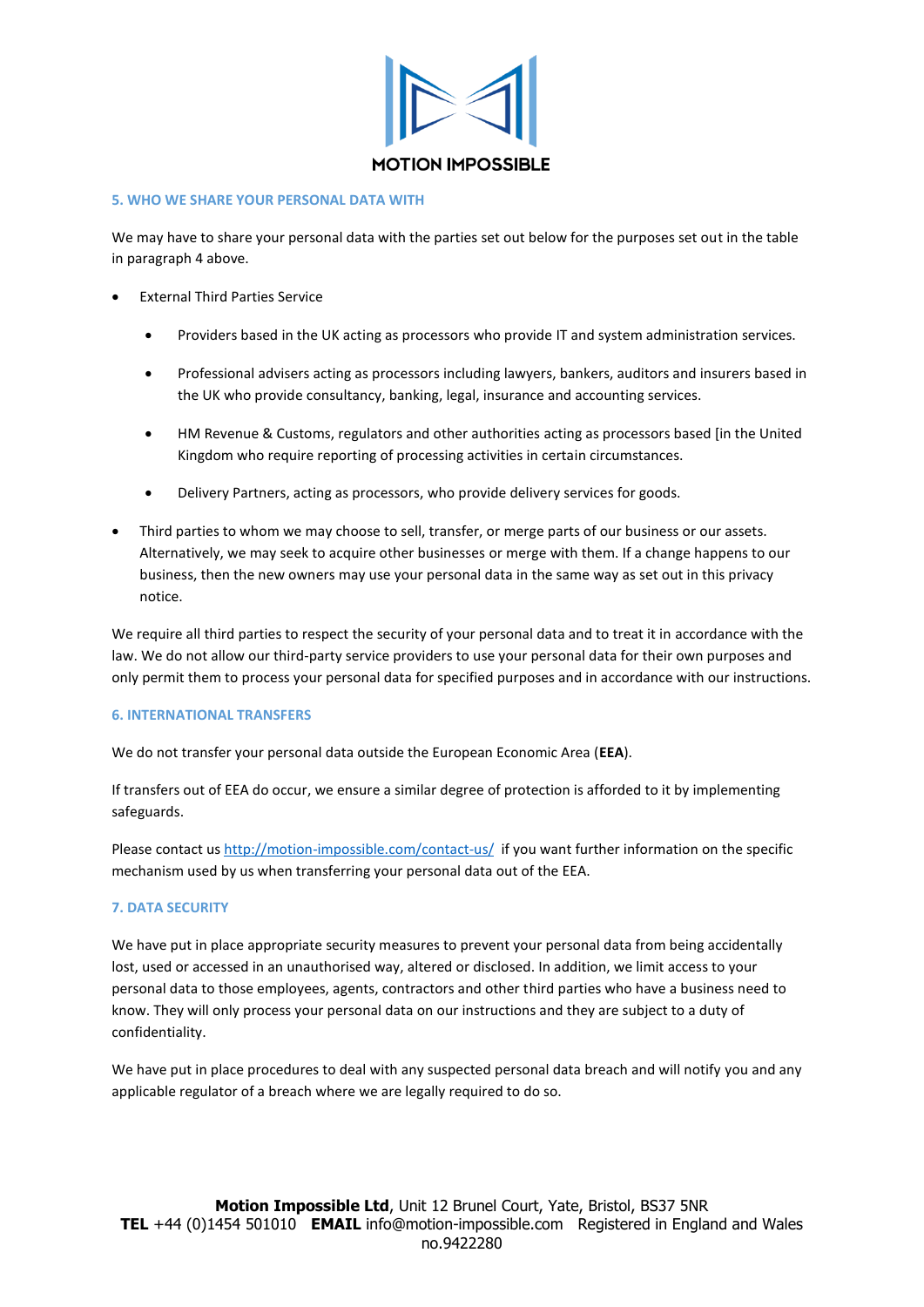

#### **8. DATA RETENTION**

We will only retain your personal data for as long as necessary to fulfil the purposes we collected it for, including for the purposes of satisfying any legal, accounting, or reporting requirements.

To determine the appropriate retention period for personal data, we consider the amount, nature, and sensitivity of the personal data, the potential risk of harm from unauthorised use or disclosure of your personal data, the purposes for which we process your personal data and whether we can achieve those purposes through other means, and the applicable legal requirements.

By law we have to keep basic information about our customers (including Contact, Identity, Financial and Transaction Data) for 6 years after they cease being customers for TAX purposes.

In some circumstances you can ask us to delete your data: see **Your legal rights** below for further information.

In some circumstances we may anonymise your personal data (so that it can no longer be associated with you) for research or statistical purposes in which case we may use this information indefinitely without further notice to you.

## **9. YOUR LEGAL RIGHTS**

Unless subject to an exemption under the data protection laws, you have the following rights with respect to your personal data:

- The right to request a copy of the personal data which we hold about you;
- The right to request that we correct any personal data if it is found to be inaccurate or out of date;
- The right to request your personal data is erased where it is no longer necessary to retain such data;
- The right to withdraw your consent to the processing at any time, where consent was the lawful basis for processing your data;
- The right to request that we provide you with your personal data and where possible, to transmit that data directly to another data controller, (known as the right to data portability), where applicable 9i.e. where our processing is based on consent or is necessary for the performance of our contract with you or where we process your data by automated means);
- The right, where there is a dispute in relation to the accuracy or processing of your personal data, to request a restriction is placed on further processing;
- The right to object to our processing of personal data, where applicable i.e. where processing is based on our legitimate interests (or in performance of a task in the public interest/exercise of official authority); direct marketing or processing for the purposes of scientific/historical research and statistics).

If you wish to exercise any of the rights set out above, please contact [privacy@motion-impossible.com](mailto:privacy@motion-impossible.com)

## **No fee required – with some exceptions**

You will not have to pay a fee to access your personal data (or to exercise any of the other rights). However, we may charge a reasonable admin fee if your request is clearly unfounded, repetitive or excessive. Alternatively, we may refuse to comply with your request in these circumstances.

## **What we may need from you**

We may need to request specific information from you to help us confirm your identity and ensure your right to access your personal data (or to exercise any of your other rights). This is a security measure to ensure that

**Motion Impossible Ltd**, Unit 12 Brunel Court, Yate, Bristol, BS37 5NR **TEL** +44 (0)1454 501010 **EMAIL** info@motion-impossible.com Registered in England and Wales no.9422280